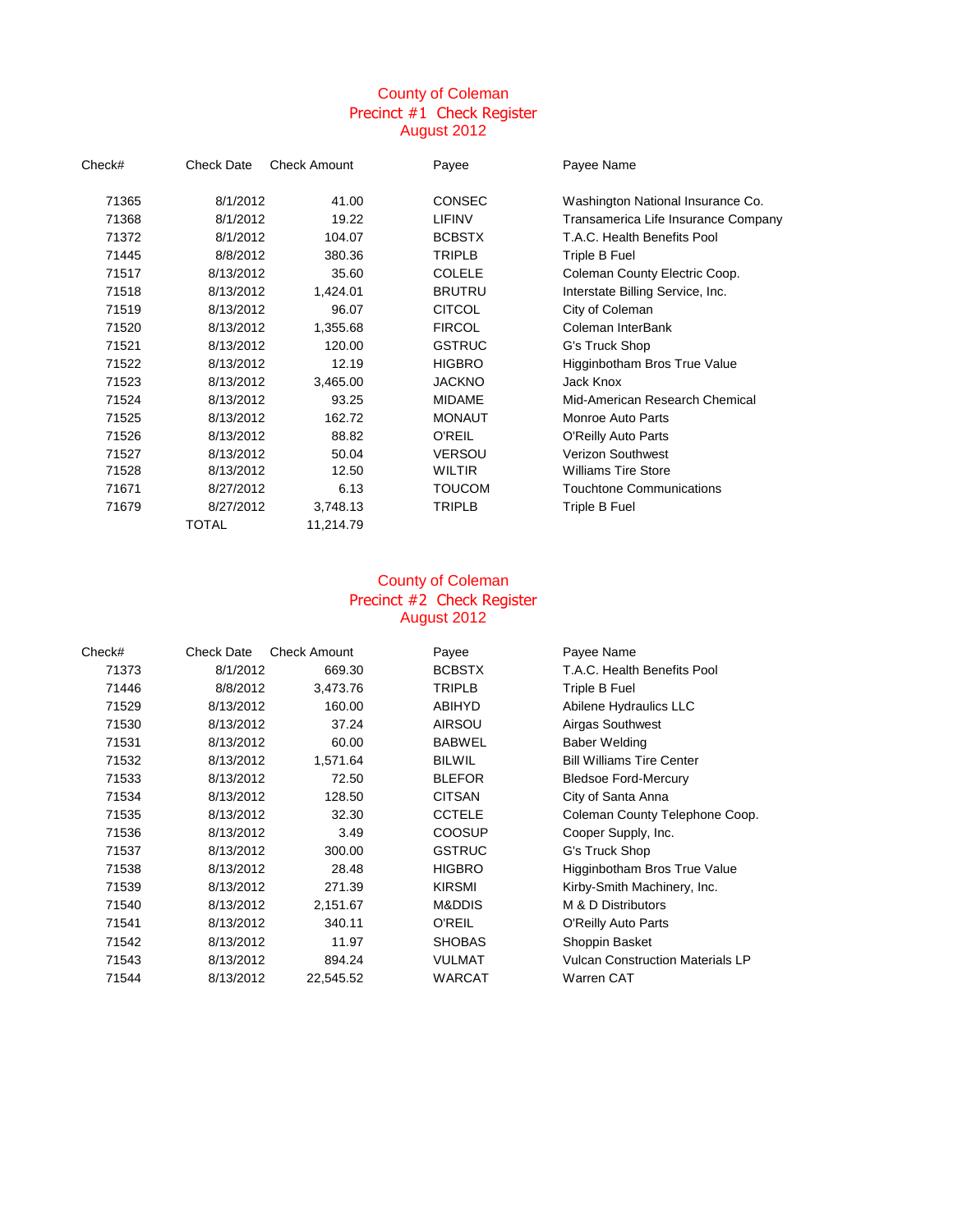| 71545 | 8/13/2012 | 252.95    | WILTIR | Williams Tire Store          |
|-------|-----------|-----------|--------|------------------------------|
| 71546 | 8/13/2012 | 95.41     | WTU    | West Texas Utilities Company |
| 71672 | 8/27/2012 | 21.66     | AIRSOU | Airgas Southwest             |
|       | TOTAL     | 33.122.13 |        |                              |

# County of Coleman Precinct #3 Check Register August 2012

| Check# | <b>Check Date</b> | <b>Check Amount</b> | Payee         | Payee Name                                     |
|--------|-------------------|---------------------|---------------|------------------------------------------------|
| 71366  | 8/1/2012          | 76.70               | <b>CONSEC</b> | Washington National Insurance Co.              |
| 71374  | 8/1/2012          | 201.32              | <b>BCBSTX</b> | T.A.C. Health Benefits Pool                    |
| 71378  | 8/1/2012          | 38.46               | <b>GUARDI</b> | Guardian - Appleton                            |
| 71447  | 8/8/2012          | 1,407.58            | <b>TRIPLB</b> | <b>Triple B Fuel</b>                           |
| 71547  | 8/13/2012         | 1,830.61            | <b>CATFIN</b> | Caterpillar Financial Services Corp.           |
| 71548  | 8/13/2012         | 29.42               | <b>COLELE</b> | Coleman County Electric Coop.                  |
| 71549  | 8/13/2012         | 24.62               | <b>COLWAT</b> | <b>Coleman County Special Utility District</b> |
| 71550  | 8/13/2012         | 26.83               | <b>CCTELE</b> | Coleman County Telephone Coop.                 |
| 71551  | 8/13/2012         | 58.67               | <b>DUNDIS</b> | Trashaway/Duncan #691                          |
| 71552  | 8/13/2012         | 1,936.68            | <b>FIRCOL</b> | Coleman InterBank                              |
| 71553  | 8/13/2012         | 1,130.00            | <b>JERALL</b> | Jerry Allen                                    |
| 71554  | 8/13/2012         | 13.98               | <b>JOHIMP</b> | Johnson Implement Company                      |
| 71555  | 8/13/2012         | 456.56              | <b>MONAUT</b> | Monroe Auto Parts                              |
| 71556  | 8/13/2012         | 1,288.66            | <b>WARCAT</b> | Warren CAT                                     |
| 71577  | 8/20/2012         | 849.26              | <b>TRIPLB</b> | Triple B Fuel                                  |
| 71673  | 8/27/2012         | 1,050.00            | <b>JERALL</b> | Jerry Allen                                    |
| 71674  | 8/27/2012         | 24.21               | <b>PATPUM</b> | Patriot Pump and Supply Company                |
| 71680  | 8/27/2012         | 2,049.00            | <b>TRIPLB</b> | Triple B Fuel                                  |
|        | <b>TOTAL</b>      | 12,492.56           |               |                                                |

## Precinct #4 Check Register August 2012

| Check# | <b>Check Date</b> | <b>Check Amount</b> | Payee         | Payee Name                                     |
|--------|-------------------|---------------------|---------------|------------------------------------------------|
| 71448  | 8/8/2012          | 533.25              | <b>TRIPLB</b> | Triple B Fuel                                  |
| 71557  | 8/13/2012         | 114.73              | <b>ABISAL</b> | Abilene Sales Inc.                             |
| 71558  | 8/13/2012         | 87.04               | <b>ALLWAS</b> | <b>Allied Waste Services</b>                   |
| 71559  | 8/13/2012         | 377.95              | <b>ASCO</b>   | Associated Supply Company Inc.                 |
| 71560  | 8/13/2012         | 14.50               | <b>BLEFOR</b> | <b>Bledsoe Ford-Mercury</b>                    |
| 71561  | 8/13/2012         | 1,626.41            | <b>CATFIN</b> | Caterpillar Financial Services Corp.           |
| 71562  | 8/13/2012         | 41.60               | <b>COLELE</b> | Coleman County Electric Coop.                  |
| 71563  | 8/13/2012         | 25.83               | <b>COLWAT</b> | <b>Coleman County Special Utility District</b> |
| 71564  | 8/13/2012         | 29.39               | <b>COOSUP</b> | Cooper Supply, Inc.                            |
| 71565  | 8/13/2012         | 128.06              | <b>HIGBRO</b> | Higginbotham Bros True Value                   |
| 71566  | 8/13/2012         | 1.50                | <b>JOHIMP</b> | Johnson Implement Company                      |
| 71567  | 8/13/2012         | 3,317.46            | <b>MILDIR</b> | Miller Dirt Work                               |
| 71568  | 8/13/2012         | 588.51              | <b>MONAUT</b> | Monroe Auto Parts                              |
| 71569  | 8/13/2012         | 44.99               | <b>VERSOU</b> | <b>Verizon Southwest</b>                       |
| 71570  | 8/13/2012         | 99.01               | <b>WESTRA</b> | <b>Western Trailer and Equipment</b>           |
| 71571  | 8/13/2012         | 749.70              | <b>WILTIR</b> | <b>Williams Tire Store</b>                     |
| 71575  | 8/20/2012         | 1,884.62            | <b>JACGAR</b> | Jack's Garage                                  |
| 71578  | 8/20/2012         | 734.75              | <b>TRIPLB</b> | Triple B Fuel                                  |
| 71675  | 8/27/2012         | 1,360.26            | <b>JACGAR</b> | Jack's Garage                                  |
| 71676  | 8/27/2012         | 6.21                | <b>TOUCOM</b> | <b>Touchtone Communications</b>                |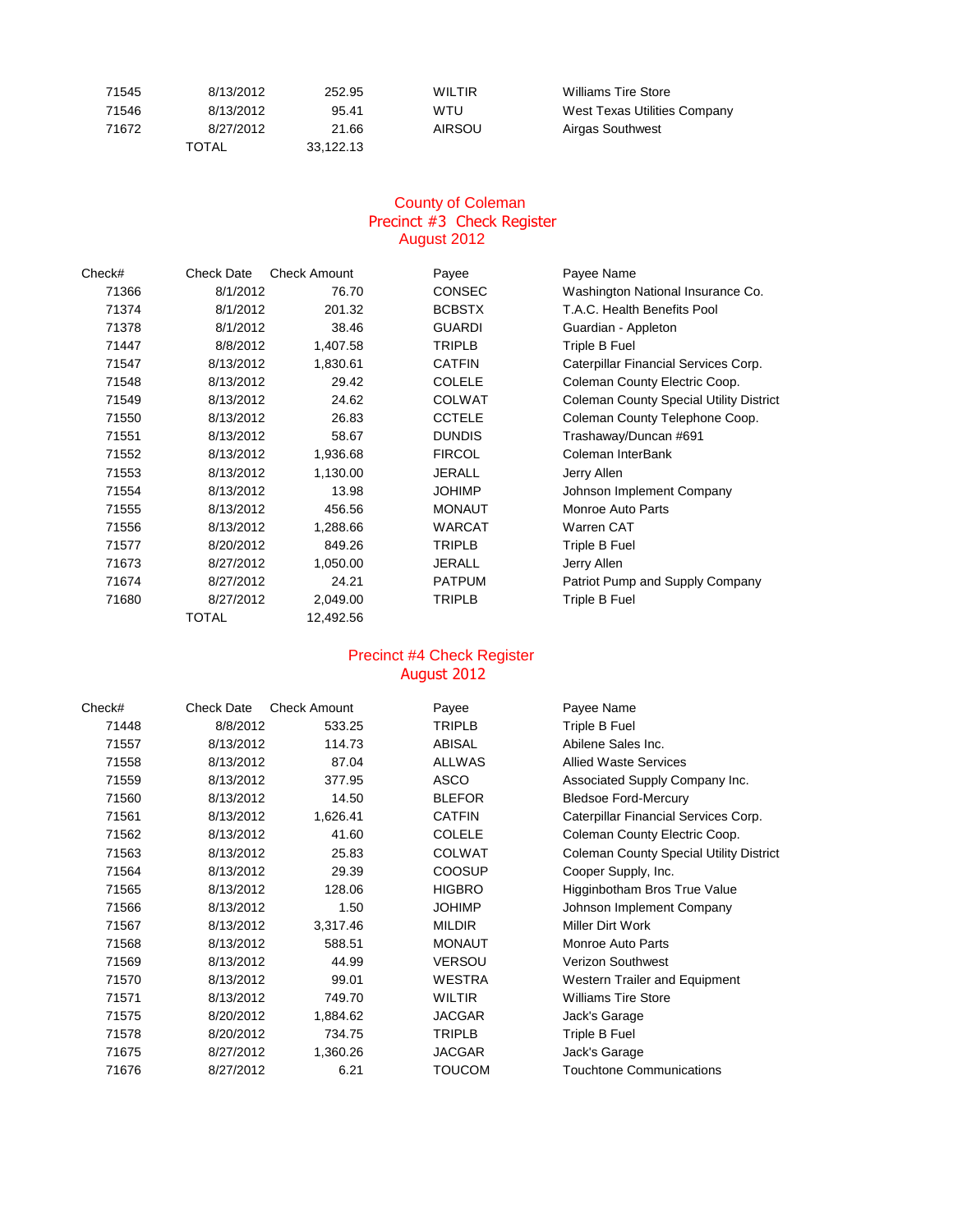| 71681 | 8/27/2012    | 800.30    | <b>TRIPLB</b> | Triple B Fuel |  |
|-------|--------------|-----------|---------------|---------------|--|
|       | <b>TOTAL</b> | 12,717.23 |               |               |  |

#### General Road & Bridge Fund Check Register August 2012

| Check# | <b>Check Date</b> | <b>Check Amount</b> | Payee         | Payee Name                             |
|--------|-------------------|---------------------|---------------|----------------------------------------|
| 71361  | 8/1/2012          | 220.00              | <b>LISTBL</b> | <b>Blue Cross Blue Shield of Texas</b> |
| 71362  | 8/1/2012          | 31.90               | <b>TRALIF</b> | Conseco Life Insurance Co.             |
| 71364  | 8/1/2012          | 214.50              | <b>CONSEC</b> | Washington National Insurance Co.      |
| 71371  | 8/1/2012          | 9,086.10            | <b>BCBSTX</b> | T.A.C. Health Benefits Pool            |
| 71377  | 8/1/2012          | 83.08               | <b>GUARDI</b> | Guardian - Appleton                    |
| 71444  | 8/8/2012          | 248.47              | <b>TRIPLB</b> | Triple B Fuel                          |
| 71515  | 8/13/2012         | 261.46              | <b>JOHIMP</b> | Johnson Implement Company              |
| 71516  | 8/13/2012         | 147.77              | <b>TRIBLA</b> | Triple Blade & Steel                   |
| 71576  | 8/20/2012         | 135.42              | <b>TRIPLB</b> | Triple B Fuel                          |
| 71669  | 8/27/2012         | 45.23               | <b>DARWAL</b> | Darrell Walker                         |
| 71670  | 8/27/2012         | 150.00              | LAMWEL        | Lambert Welding                        |
| 71678  | 8/27/2012         | 127.75              | <b>TRIPLB</b> | Triple B Fuel                          |
|        | <b>TOTAL</b>      | 10,751.68           |               |                                        |
|        |                   | 32,158.43           |               | Payroll                                |
|        |                   | 3,031.00            |               | Payroll Taxes                          |
|        |                   | 5,309.08            |               | <b>Retirement Contributations</b>      |
|        |                   |                     |               | <b>Transfers to Precincts</b>          |
|        |                   |                     |               |                                        |

#### General Fund Check Register August 2012

| Check# | Check Date | <b>Check Amount</b> | Payee         | Payee Name                          |
|--------|------------|---------------------|---------------|-------------------------------------|
| 71363  | 8/1/2012   | 249.25              | <b>CONSEC</b> | Washington National Insurance Co.   |
| 71367  | 8/1/2012   | 206.07              | LIFINV        | Transamerica Life Insurance Company |
| 71369  | 8/1/2012   | 99.76               | AFLAC         | AFLAC                               |
| 71370  | 8/1/2012   | 16,203.69           | <b>BCBSTX</b> | T.A.C. Health Benefits Pool         |
| 71376  | 8/1/2012   | 944.31              | <b>GUARDI</b> | Guardian - Appleton                 |
| 71382  | 8/6/2012   | 4.50                | <b>ZZMISC</b> | Arhtur DeLeon                       |
| 71383  | 8/6/2012   | 3.00                | <b>ZZMISC</b> | Sherry A. Cook                      |
| 71384  | 8/6/2012   | 5.70                | <b>ZZMISC</b> | Leighann Fikes                      |
| 71385  | 8/6/2012   | 6.00                | <b>ZZMISC</b> | <b>Tracy Duus</b>                   |
|        |            |                     |               |                                     |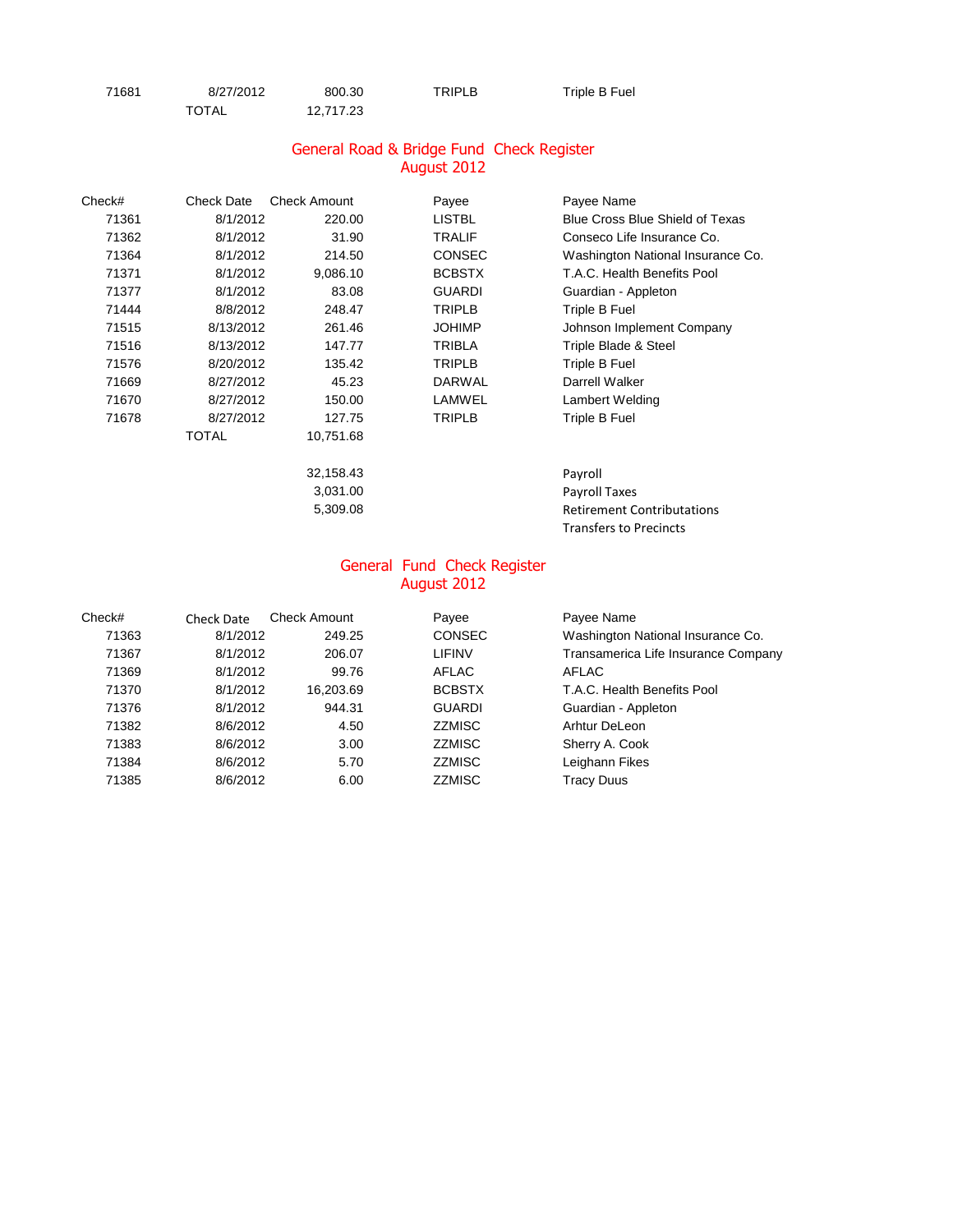| 71386 | 8/6/2012  | 6.00     | <b>ZZMISC</b> | Vincent S. Halstead                 |
|-------|-----------|----------|---------------|-------------------------------------|
| 71387 | 8/6/2012  | 6.00     | <b>ZZMISC</b> | Jim F. McNutt                       |
| 71388 | 8/6/2012  | 6.00     | <b>ZZMISC</b> | Richard Joseph Ferreira             |
| 71389 | 8/6/2012  | 6.00     | <b>ZZMISC</b> | Dona Trplitt                        |
| 71390 | 8/6/2012  | 6.00     | <b>ZZMISC</b> | <b>Christy Raden</b>                |
| 71391 | 8/6/2012  | 6.00     | <b>ZZMISC</b> | <b>Chance Connelly</b>              |
| 71392 | 8/6/2012  | 6.00     | <b>ZZMISC</b> | Ella Mae McMillan                   |
| 71393 | 8/6/2012  | 6.00     | <b>ZZMISC</b> | Michael Robinson                    |
| 71394 | 8/6/2012  | 6.00     | <b>ZZMISC</b> | <b>Bob Poloncarz</b>                |
| 71395 | 8/6/2012  | 6.00     | <b>ZZMISC</b> | Megan Aristondo                     |
| 71396 | 8/6/2012  | 6.00     | <b>ZZMISC</b> | Stephanie Rae Hollingsworth         |
| 71397 | 8/6/2012  | 6.00     | <b>ZZMISC</b> | Dannie Densman                      |
| 71398 | 8/6/2012  | 6.00     | <b>ZZMISC</b> | <b>Donald Carter</b>                |
| 71399 | 8/6/2012  | 6.00     | <b>ZZMISC</b> | <b>Terri Haines</b>                 |
| 71400 | 8/6/2012  | 6.00     | <b>ZZMISC</b> | David Hinds                         |
| 71401 | 8/6/2012  | 6.00     | <b>ZZMISC</b> | Ronnie R W A Moore                  |
| 71402 | 8/6/2012  | 6.00     | <b>ZZMISC</b> | <b>Terri Moore</b>                  |
| 71403 | 8/6/2012  | 6.00     | <b>ZZMISC</b> | Savannah Reeves                     |
| 71404 | 8/6/2012  | 6.00     | <b>ZZMISC</b> | Ruth Ann Shields                    |
| 71405 | 8/6/2012  | 6.00     | <b>ZZMISC</b> | Linda Nunez                         |
| 71406 | 8/6/2012  | 6.00     | <b>ZZMISC</b> | Olivia delos Santos                 |
| 71407 | 8/6/2012  | 64.20    | <b>CHIWEL</b> | <b>Coleman County Child Welfare</b> |
| 71408 | 8/7/2012  |          | <b>COUCLE</b> |                                     |
| 71409 |           | 1,305.10 | <b>MAYDIS</b> | <b>Stacey Mendoza County Clerk</b>  |
|       | 8/7/2012  | 1,521.00 |               | Margie Mayo District clerk          |
| 71410 | 8/10/2012 |          | <b>LANCAR</b> | Carina Landeverde                   |
| 71411 | 8/10/2012 |          | <b>BAKNAN</b> | Nancy G Baker                       |
| 71412 | 8/10/2012 |          | <b>BERCAR</b> | Carla J Berry                       |
| 71413 | 8/10/2012 |          | <b>CAMWIL</b> | Willaim N Campbell                  |
| 71414 | 8/10/2012 |          | <b>CONCHR</b> | <b>Christine D Connelly</b>         |
| 71415 | 8/10/2012 |          | <b>DUNDAV</b> | David L Dunlap                      |
| 71416 | 8/10/2012 |          | <b>GEOJAR</b> | Jarvis M George                     |
| 71417 | 8/10/2012 |          | <b>HARBEV</b> | <b>Beverly K Harris</b>             |
| 71418 | 8/10/2012 |          | <b>HUDDAR</b> | Darlene A Huddle                    |
| 71419 | 8/10/2012 |          | <b>LEMCAT</b> | Cathryn R LeMay                     |
| 71420 | 8/10/2012 |          | <b>MAYMAR</b> | Margie K Mayo                       |
| 71421 | 8/10/2012 |          | <b>SMIPAT</b> | Patricia S McMillan                 |
| 71422 | 8/10/2012 |          | <b>MCMTAM</b> | Tammy R McMillan                    |
| 71423 | 8/10/2012 |          | <b>MENSTA</b> | Stacey D Mendoza                    |
| 71424 | 8/10/2012 |          | <b>ROSJOE</b> | Joe L Rose                          |
| 71425 | 8/10/2012 |          | <b>TRAJAM</b> | Jamie L Trammell                    |
| 71426 | 8/10/2012 |          | <b>WATJOE</b> | Joe D Watson                        |
| 71427 | 8/10/2012 |          | <b>BEARIC</b> | Richard L Beal                      |
| 71428 | 8/10/2012 |          | <b>DAVBOB</b> | <b>Bobby A Davis</b>                |
| 71429 | 8/10/2012 |          | <b>STEJOH</b> | Johnny M Stephenson                 |
| 71430 | 8/10/2012 |          | WALDAR        | Darrell L Walker                    |
| 71431 | 8/10/2012 |          | <b>WILMAR</b> | Mark L Williams                     |
| 71432 | 8/10/2012 |          | <b>CROBOB</b> | Bobby J Croft                       |
| 71433 | 8/10/2012 |          | <b>FORTER</b> | <b>Terry G Fortune</b>              |
| 71434 | 8/10/2012 |          | <b>ROBOLL</b> | Ollie W Roberson, Jr.               |
| 71435 | 8/10/2012 |          | <b>DILEDD</b> | <b>Eddie W Dillard</b>              |
| 71436 | 8/10/2012 |          | <b>MORJOE</b> | William J Morris                    |
| 71437 | 8/10/2012 |          | PEEDAV        | David P Peeples, III                |
| 71438 | 8/10/2012 |          | LAWSCO        | Scotty W Lawrence                   |
| 71439 | 8/10/2012 |          | <b>ROMALE</b> | Alejandro T Romero                  |
| 71440 | 8/10/2012 |          | <b>SMIMAR</b> | Mark R Smith                        |
| 71441 | 8/10/2012 |          | <b>BOWROB</b> | Robert L Bowen                      |
| 71442 | 8/10/2012 |          | <b>HOLMAL</b> | Johnny R Jameson                    |
| 71443 | 8/10/2012 |          | <b>WALMAC</b> | Mackie J Walters                    |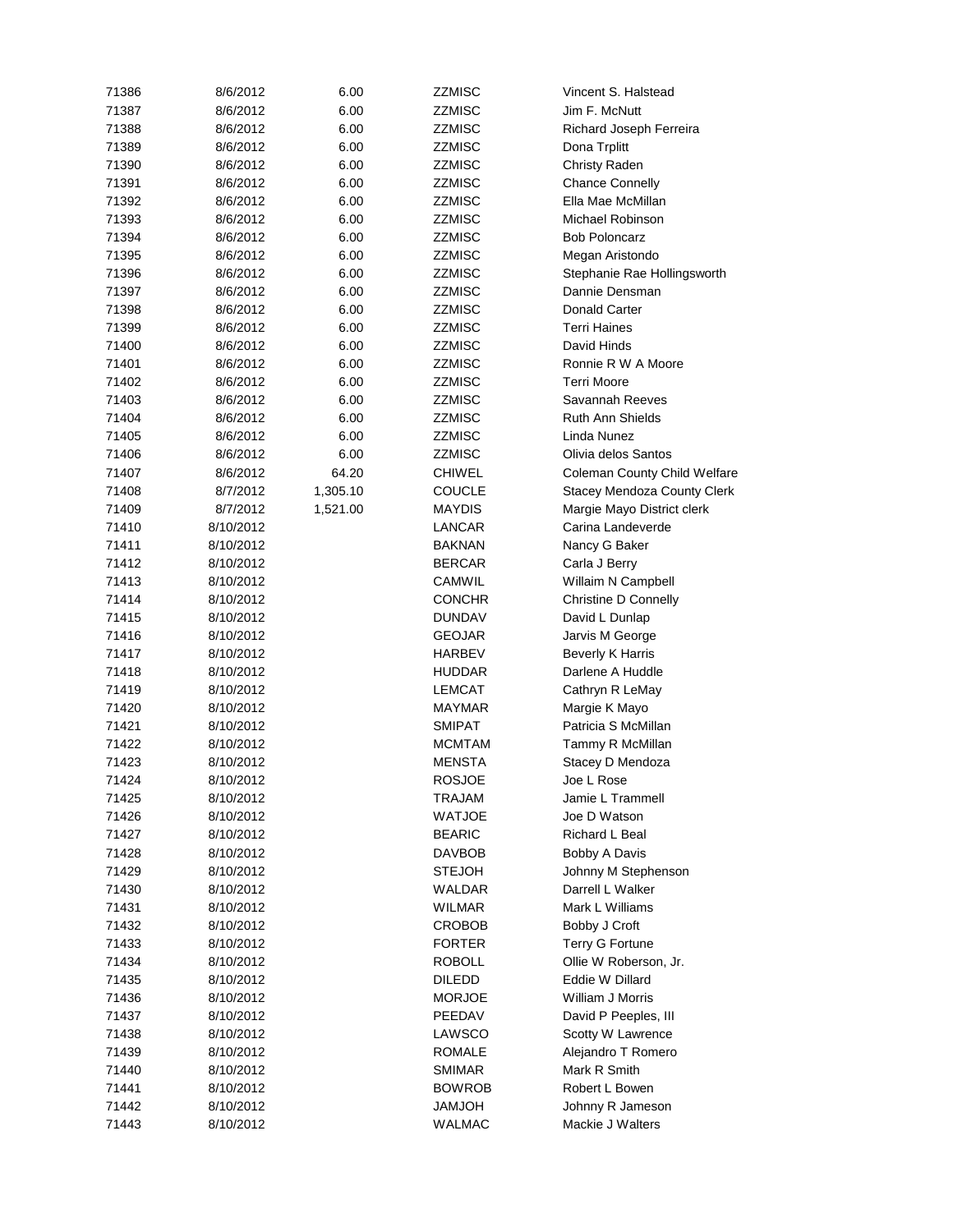| 71449 | 8/9/2012  |          | <b>WOOCON</b> | Connie Y Beloat                            |
|-------|-----------|----------|---------------|--------------------------------------------|
| 71450 | 8/9/2012  |          | <b>COGLES</b> | Leslie W Cogdill                           |
| 71451 | 8/9/2012  |          | <b>HAMMIC</b> | Linda M Hammonds                           |
| 71452 | 8/9/2012  |          | <b>JONRAY</b> | Raymond E Jones, Sr.                       |
| 71453 | 8/9/2012  |          | <b>KENJAC</b> | Jackie D Kenney                            |
| 71454 | 8/9/2012  |          | <b>LANCAS</b> | Archie W Lancaster                         |
| 71455 | 8/9/2012  |          | <b>LAWJES</b> | Jessie W Laws                              |
| 71456 | 8/9/2012  |          | <b>MELBRA</b> | Branden A Melot                            |
|       |           |          | <b>PLUVIC</b> | Vickie S Melot                             |
| 71457 | 8/9/2012  |          |               |                                            |
| 71458 | 8/9/2012  |          | <b>MOONAT</b> | Natasha G Moody                            |
| 71459 | 8/9/2012  |          | <b>PONGER</b> | Gerald L Pond                              |
| 71460 | 8/9/2012  |          | <b>TURROB</b> | Robert W Turner                            |
| 71461 | 8/9/2012  |          | <b>WATCIN</b> | Cindy L Watson                             |
| 71462 | 8/9/2012  |          | <b>WILWIL</b> | Willie D Williams                          |
| 71463 | 8/9/2012  |          | <b>WIFDAN</b> | Daniel L Wipff                             |
| 71464 | 8/13/2012 | 3,375.06 | <b>OFFDEP</b> | <b>Office Depot</b>                        |
| 71465 | 8/13/2012 | 49.89    | <b>TAXCOL</b> | Coleman County Tax Assessor-Collect        |
| 71466 | 8/13/2012 | 312.48   | <b>XERCOR</b> | <b>Xerox Corporation</b>                   |
| 71467 | 8/13/2012 | 1,840.00 | <b>BRITHU</b> | <b>Britt Thurman Attorney</b>              |
| 71468 | 8/13/2012 | 970.00   | <b>BOBLIN</b> | <b>Bobby Lee Lindsey</b>                   |
| 71469 | 8/13/2012 | 1,030.00 | <b>MONSHE</b> | Monte Sherrod Attorney                     |
| 71470 | 8/13/2012 | 80.00    | COU&DI        | <b>CDCAT Treasurer</b>                     |
| 71471 | 8/13/2012 | 1,835.00 | <b>ELESYS</b> | Election Systems & Software                |
| 71472 | 8/13/2012 | 200.00   | <b>PATHOW</b> | Patrick Howard,                            |
|       |           |          |               |                                            |
| 71473 | 8/13/2012 | 188.26   | CHR&DE        | Coleman Chronicle & DV                     |
| 71474 | 8/13/2012 | 1,442.26 | <b>SHOBAS</b> | Shoppin Basket                             |
| 71475 | 8/13/2012 | 476.80   | <b>SPRINT</b> | <b>SPRINT</b>                              |
| 71476 | 8/13/2012 | 939.99   | <b>BLEFOR</b> | <b>Bledsoe Ford-Mercury</b>                |
| 71477 | 8/13/2012 | 93.11    | <b>WADTUR</b> | <b>Wade Turner</b>                         |
| 71478 | 8/13/2012 | 214.42   | <b>WILTIR</b> | <b>Williams Tire Store</b>                 |
| 71479 | 8/13/2012 | 52.47    | <b>DERDIR</b> | <b>Dermatec Direct</b>                     |
| 71480 | 8/13/2012 | 743.70   | <b>SCOMER</b> | Scott-Merriman, Inc.                       |
| 71481 | 8/13/2012 | 626.21   | <b>BENKEI</b> | Ben E. Keith Company                       |
| 71482 | 8/13/2012 | 536.58   | <b>ADVOFF</b> | Advantage Office Products LLC              |
| 71483 | 8/13/2012 | 295.00   | <b>LORBOH</b> | Lori Bohannon County Clerk                 |
| 71484 | 8/13/2012 | 59.00    | <b>COTECO</b> | Coleman Co. Telecommunications             |
| 71485 | 8/13/2012 | 416.66   | <b>COMCOR</b> | <b>District Adult Probation Department</b> |
| 71486 | 8/13/2012 | 177.60   | <b>WELFAR</b> | <b>Wells Fargo Financial Leasing</b>       |
| 71487 | 8/13/2012 | 2,400.00 | <b>TEXWIL</b> | Texas Wildlife Damage Mgnt Fd.             |
| 71488 | 8/13/2012 | 115.03   | <b>HIGBRO</b> | Higginbotham Bros True Value               |
| 71489 | 8/13/2012 | 4,084.67 | <b>CITCOL</b> | City of Coleman                            |
| 71490 | 8/13/2012 | 253.57   | <b>WESTEX</b> |                                            |
|       |           |          |               | West Texas Fire Extinguisher, Inc.         |
| 71491 | 8/13/2012 | 75.00    | <b>AREACO</b> | The A.R.E.A. Company                       |
| 71492 | 8/13/2012 | 1,000.00 | <b>CHAPS</b>  | Coleman Heritage, Arts & Preservation      |
| 71493 | 8/13/2012 | 650.00   | <b>CMCDON</b> | <b>Charles McDonald</b>                    |
| 71494 | 8/13/2012 | 3,500.00 | COCOME        | <b>Coleman County Medical Center</b>       |
| 71495 | 8/13/2012 | 2,672.58 | <b>NETDAT</b> | Net Data                                   |
| 71496 | 8/13/2012 | 100.00   | <b>JENCAS</b> | Jenny Henley                               |
| 71497 | 8/13/2012 | 425.00   | <b>MICPAR</b> | <b>Michael Parker</b>                      |
| 71498 | 8/13/2012 | 1,000.00 | <b>JEFJOH</b> | Jeff Johnson                               |
| 71499 | 8/13/2012 | 810.00   | <b>DERHAM</b> | Derek Hampton                              |
| 71500 | 8/13/2012 | 172.70   | <b>TOSFIN</b> | <b>Toshiba Financial Services</b>          |
| 71501 | 8/13/2012 | 133.68   | <b>SHEOFF</b> | Wade Turner, Sheriff                       |
| 71502 | 8/13/2012 | 59.40    | <b>STAMEN</b> | Stacey Mendoza                             |
| 71503 | 8/13/2012 | 87.39    | <b>BEAGRA</b> | Bear Graphics, Inc.                        |
| 71504 | 8/13/2012 | 118.81   | <b>KIROFF</b> | Kirbo's Office Systems                     |
| 71505 | 8/13/2012 | 50.00    | <b>AALOCK</b> | A.A. Lockshop                              |
| 71506 | 8/13/2012 | 1,499.97 | <b>TRASUP</b> | <b>Tractor Supply</b>                      |
|       |           |          |               |                                            |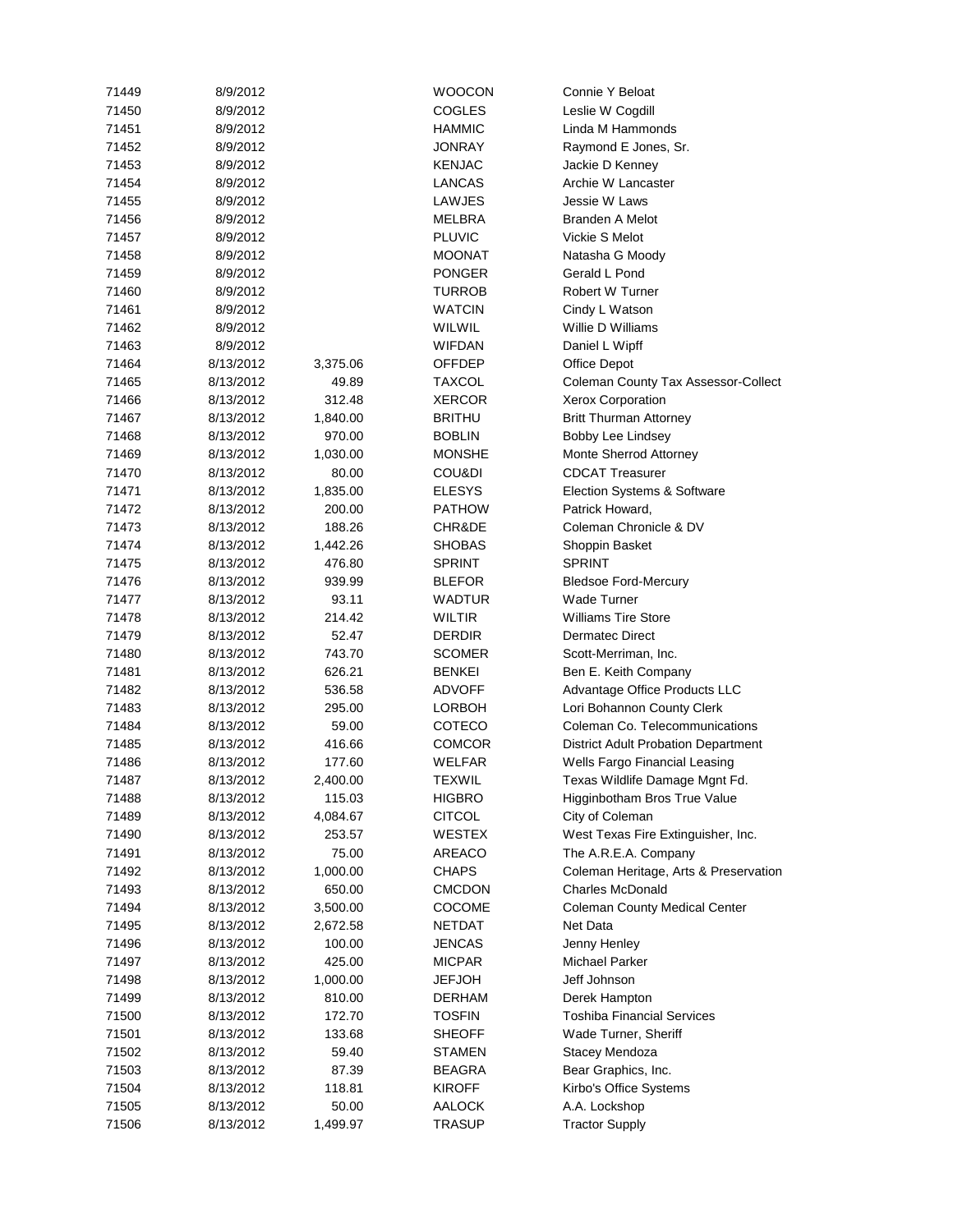| 71507 | 8/13/2012 | 5,554.00 | <b>INTPUB</b> | <b>InterAct Public Safety Systems</b>  |
|-------|-----------|----------|---------------|----------------------------------------|
| 71508 | 8/13/2012 | 421.65   | <b>JOJONE</b> | Norma Jo Jones                         |
| 71509 | 8/13/2012 | 84.80    | <b>STACOF</b> | <b>Standard Coffee Service Company</b> |
| 71510 | 8/13/2012 | 160.00   | <b>UNIELE</b> | United Elevator Service Inc            |
| 71511 | 8/13/2012 | 203.38   | <b>VERSOU</b> | Verizon Southwest                      |
| 71512 | 8/13/2012 | 2,500.00 | <b>COLSEN</b> | <b>Coleman Senior Center</b>           |
| 71513 | 8/13/2012 | 197.71   | <b>TRIPLB</b> | Triple B Fuel                          |
| 71514 | 8/13/2012 |          | <b>SANSHI</b> | Shirley C Sansing                      |
| 71574 | 8/14/2012 | 45.00    | <b>ELECOU</b> | Eleventh Court of Appeals              |
| 71579 | 8/24/2012 |          | <b>LANCAR</b> | Carina Landeverde                      |
| 71580 | 8/24/2012 |          | <b>BAKNAN</b> | Nancy G Baker                          |
| 71581 | 8/24/2012 |          | <b>BERCAR</b> | Carla J Berry                          |
| 71582 | 8/24/2012 |          | <b>CAMWIL</b> | Willaim N Campbell                     |
| 71583 | 8/24/2012 |          | <b>CONCHR</b> | <b>Christine D Connelly</b>            |
| 71584 | 8/24/2012 |          | <b>DUNDAV</b> | David L Dunlap                         |
| 71585 | 8/24/2012 |          | <b>GEOJAR</b> | Jarvis M George                        |
| 71586 | 8/24/2012 |          | <b>HARBEV</b> | <b>Beverly K Harris</b>                |
| 71587 | 8/24/2012 |          | <b>HUDDAR</b> | Darlene A Huddle                       |
| 71588 | 8/24/2012 |          | <b>EDWTIN</b> | Tina G Lamb                            |
| 71589 | 8/24/2012 |          | <b>LEMCAT</b> | Cathryn R LeMay                        |
| 71590 | 8/24/2012 |          | <b>MAYMAR</b> | Margie K Mayo                          |
| 71591 | 8/24/2012 |          | <b>SMIPAT</b> | Patricia S McMillan                    |
| 71592 | 8/24/2012 |          | <b>MENSTA</b> | Stacey D Mendoza                       |
| 71593 | 8/24/2012 |          | <b>QUIDAR</b> | Darla R Quinney                        |
| 71594 | 8/24/2012 |          | <b>ROSJOE</b> | Joe L Rose                             |
| 71595 | 8/24/2012 |          | <b>TRAJAM</b> | Jamie L Trammell                       |
| 71596 | 8/24/2012 |          | <b>WATJOE</b> | Joe D Watson                           |
| 71597 | 8/24/2012 |          | <b>BEARIC</b> | Richard L Beal                         |
| 71598 | 8/24/2012 |          | <b>DAVBOB</b> | Bobby A Davis                          |
| 71599 | 8/24/2012 |          | <b>STEJOH</b> | Johnny M Stephenson                    |
| 71600 | 8/24/2012 |          | <b>WALDAR</b> | Darrell L Walker                       |
| 71601 | 8/24/2012 |          | <b>WILMAR</b> | Mark L Williams                        |
| 71602 | 8/24/2012 |          | <b>CROBOB</b> | Bobby J Croft                          |
| 71603 | 8/24/2012 |          | <b>FORTER</b> | <b>Terry G Fortune</b>                 |
| 71604 | 8/24/2012 |          | <b>ROBOLL</b> | Ollie W Roberson, Jr.                  |
| 71605 | 8/24/2012 |          | <b>DILEDD</b> | Eddie W Dillard                        |
| 71606 | 8/24/2012 |          | <b>MORJOE</b> | William J Morris                       |
| 71607 | 8/24/2012 |          | PEEDAV        | David P Peeples, III                   |
| 71608 | 8/24/2012 |          | LAWSCO        | Scotty W Lawrence                      |
| 71609 | 8/24/2012 |          | <b>ROMALE</b> |                                        |
| 71610 | 8/24/2012 |          | <b>SMIMAR</b> | Alejandro T Romero<br>Mark R Smith     |
| 71611 | 8/24/2012 |          | <b>BOWROB</b> | Robert L Bowen                         |
| 71612 | 8/24/2012 |          | <b>HOLMAL</b> |                                        |
| 71613 |           |          |               | Johnny R Jameson                       |
|       | 8/24/2012 |          | <b>WALMAC</b> | Mackie J Walters                       |
| 71614 | 8/22/2012 | 28.00    | <b>ZZMISC</b> | Lester Paul Bryan                      |
| 71615 | 8/22/2012 | 14.00    | <b>ZZMISC</b> | Richard L. Cook                        |
| 71616 | 8/22/2012 | 28.00    | <b>ZZMISC</b> | Jeff Hibbs                             |
| 71617 | 8/22/2012 | 28.00    | <b>ZZMISC</b> | Dennis Joe Holbert                     |
| 71618 | 8/22/2012 | 28.00    | <b>ZZMISC</b> | Stacey Mendoza                         |
| 71619 | 8/22/2012 | 28.00    | <b>ZZMISC</b> | Gerri Rutherford                       |
| 71620 | 8/22/2012 | 104.00   | <b>CHIWEL</b> | <b>Coleman County Child Welfare</b>    |
| 71621 | 8/23/2012 |          | <b>WOOCON</b> | Connie Y Beloat                        |
| 71622 | 8/23/2012 |          | <b>COGLES</b> | Leslie W Cogdill                       |
| 71623 | 8/23/2012 |          | <b>HAMMIC</b> | Linda M Hammonds                       |
| 71624 | 8/23/2012 |          | <b>JONRAY</b> | Raymond E Jones, Sr.                   |
| 71625 | 8/23/2012 |          | <b>KENJAC</b> | Jackie D Kenney                        |
| 71626 | 8/23/2012 |          | <b>LANCAS</b> | Archie W Lancaster                     |
| 71627 | 8/23/2012 |          | LAWJES        | Jessie W Laws                          |